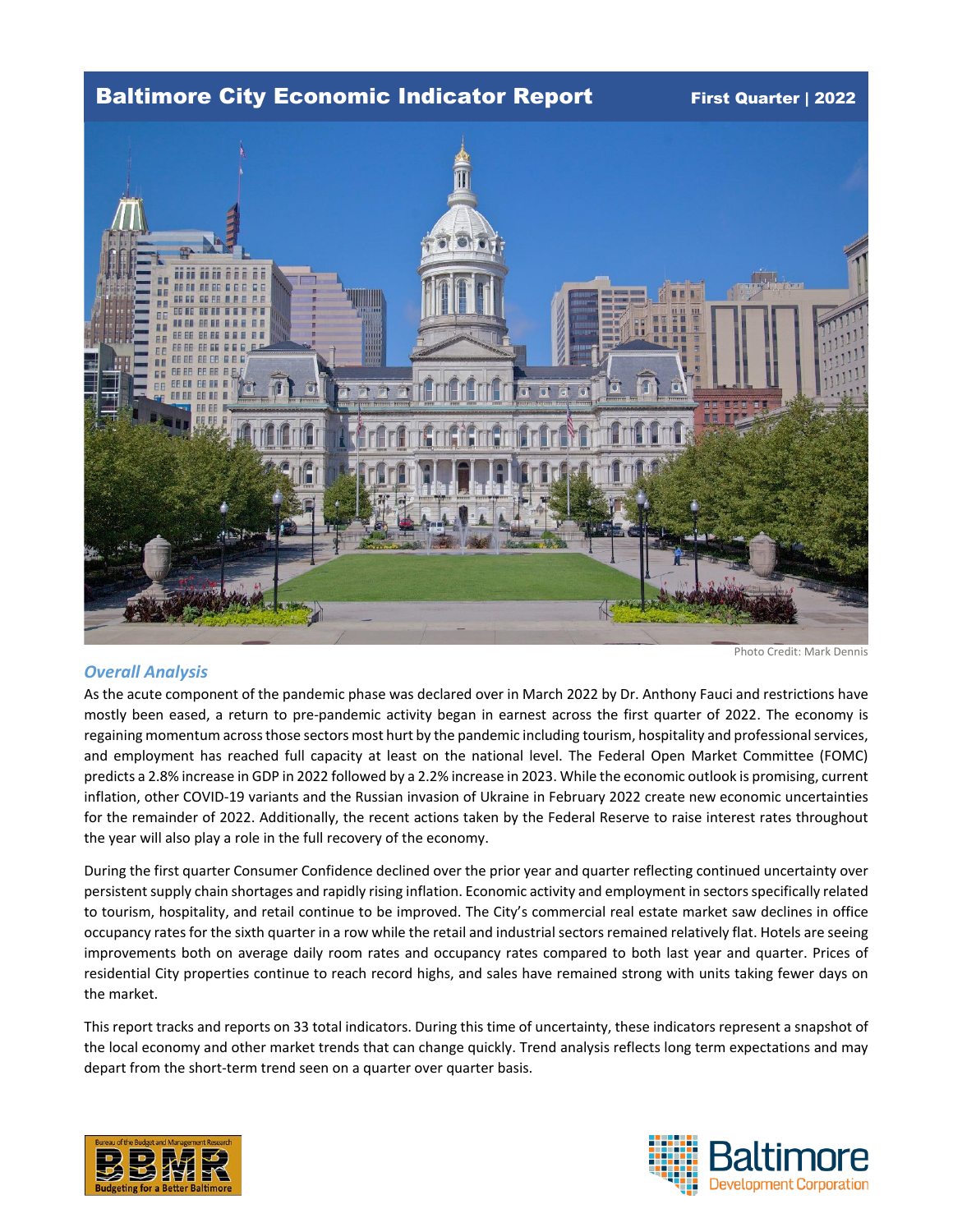

## **Tourism**

Annual visitors to Baltimore City showed steady growth since 2010, reaching 27.0 million in Calendar Year 2019, but the onset of COVID-19 and government imposed social and economic restrictions led to a drastic decline in 2020 with visitor levels falling back to those seen in 2010. Visitors rebounded in 2021, as COVID-19 vaccines became available and restrictions were loosened. *(Source: Visit Baltimore)*



# Government, Education and Health Services make up

**Employment by Industry**

50% of Baltimore City employment. Leisure & Hospitality, directly impacted by COVID-19, makes up almost 9%. *(Source: Maryland Department of Commerce.)*





# Baltimore City Quick Stats First Quarter | 2022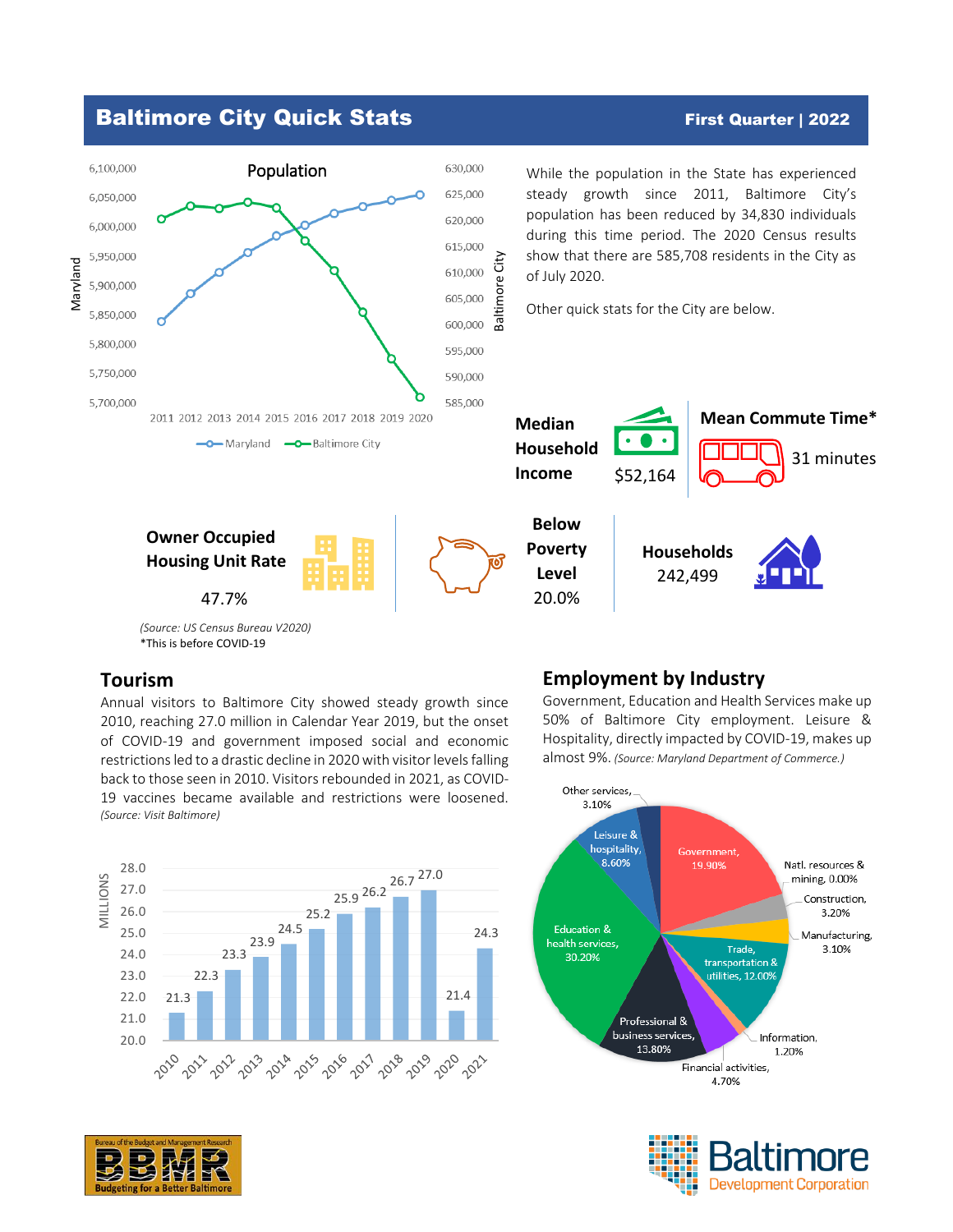## Employment First Quarter | 2022

### Unemployment Rate

|                       | <b>Mar-21</b> | <b>Dec-21</b> | Mar-22 | Trend |  |
|-----------------------|---------------|---------------|--------|-------|--|
| Baltimore City (City) | 8.0%          | 5.4%          | 5.8%   |       |  |
| Maryland (MD)         | 5.7%          | 5.4%          | 4.6%   |       |  |
| United States (US)    | 6.0%          | 3.9%          | 3.6%   |       |  |

Unemployment levels continued to decrease in the first quarter of 2022. National rates have reached pre-pandemic levels at 3.6%, while State and local levels continue improving. The decrease in the City's quarterly unemployment rate is a result of both the labor force and employment increasing slightly from the fourth quarter of 2021 to the first quarter of 2022 with the average number of employed City residents up 1,896 while the labor force increased by 1,867 individuals, or just a slightly larger increase in employed City residents than in the labor force.

3% 5% 7% 9% 11% 13% 15% Mar-20 Sep-20 Mar-21 Sep-21 Mar-22 United States **WARGALES** Maryland Baltimore City

**Source: Bureau of Labor Statistics, U.S. Department of Labor** 

| City Labor Force & Employment |               |               |               |       |    |  |
|-------------------------------|---------------|---------------|---------------|-------|----|--|
|                               | <b>Mar-21</b> | <b>Dec-21</b> | <b>Mar-22</b> | Trend |    |  |
| Labor Force                   | 276.238       | 276.076       | 280.640       |       | 30 |  |
| <b>Resident Employment</b>    | 254.037       | 261.111       | 264.298       |       | 2g |  |

As of March 2022, resident employment experienced a 4.0% year-over-year increase while the labor force increased 1.6%. These figures reflect the continued recovery from the labor market disruptions that were elicited by the emergency response and restrictions issued to confront the COVID-19 pandemic back in March 2020. As the economy gradually adapts to changing labor requirements during recovery, both the labor force and resident employment are recalibrating and becoming less volatile.



### **Source: Bureau of Labor Statistics**

| City Business Establishments and Employment |         |         |         |       |  |  |
|---------------------------------------------|---------|---------|---------|-------|--|--|
|                                             | 03 2020 | 02 2021 | Q3 2021 | Trend |  |  |
| # of Business Units                         | 13.777  | 13.497  | 13.593  |       |  |  |
| <b>Total Employment</b>                     | 336.966 | 329.661 | 336,611 |       |  |  |

The latest available data on this indicator is from the third quarter of 2021, in which the number of business establishments in the City increased 0.7% on the quarterly basis but declined 1.3% from the prior year. Total employment in the City increased 2.1% over the prior quarter, but was down 0.1% since last year. Service-related, government and professional services made the most employment gains, up 35.4%, 8.1% and 5.4% respectively.

**Source: Quarterly Census of Employment and Wage**



Total Employment by Place of Work



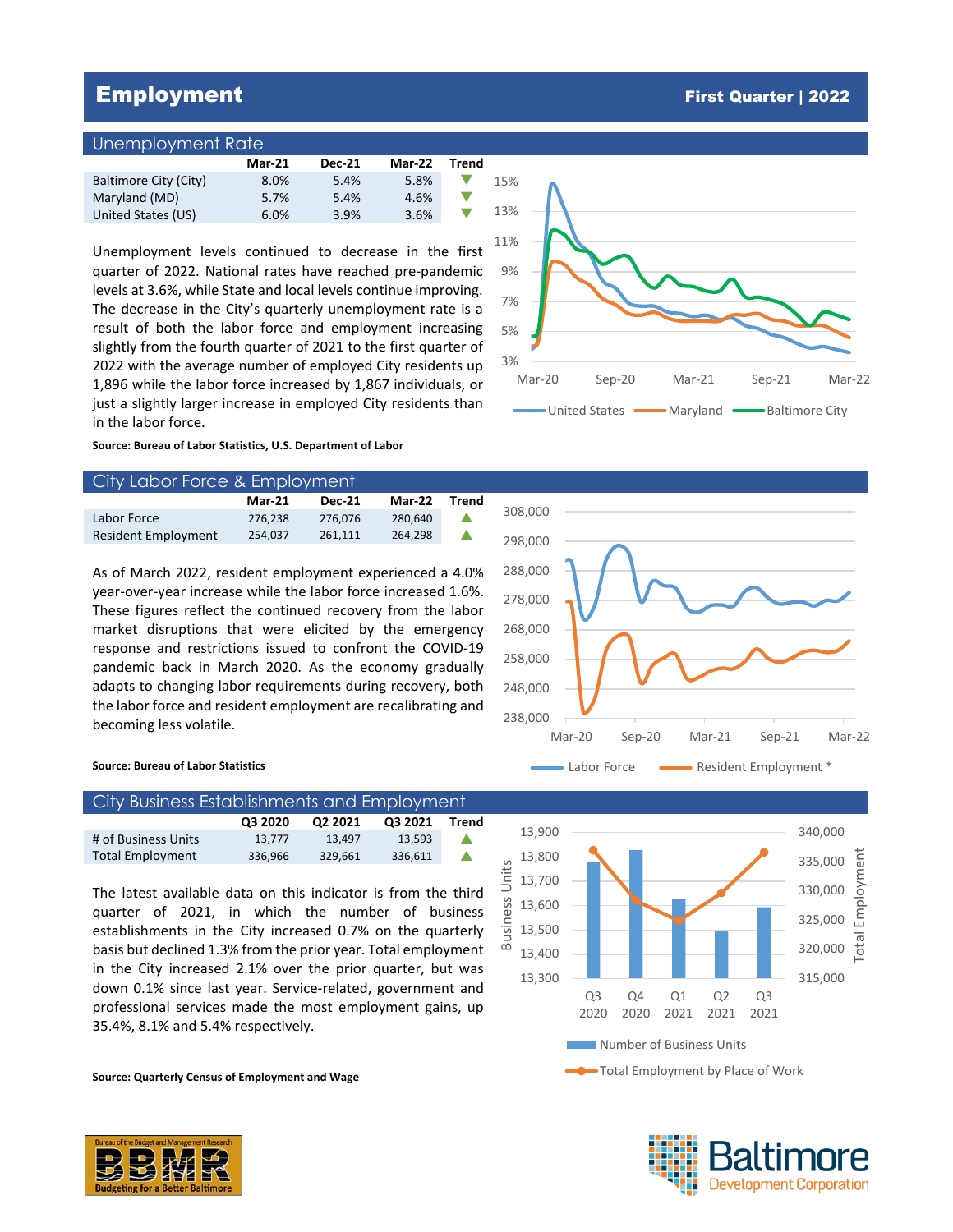## **Residential Real Estate First Quarter | 2022**

### Total Units Sold

|                       | Q1 2021 | Q4 2021 | Q1 2022 | Trend |
|-----------------------|---------|---------|---------|-------|
| Baltimore Metro*      | 6.950   | 8.979   | 6.319   |       |
| <b>Baltimore City</b> | 2.439   | 2.743   | 2.464   |       |

Year-over-year, residential real estate activity in both the Metro area and City continues to remain strong in the first quarter, reflecting a market that is still exceptionally active since first ramping up in June 2020. This market strength is a product of maintained strong demand and the continued low real estate inventory supply which is down 9.3% in the Metro area, and up only 1.9% in the City year over year. Cheap borrowing conditions helped grow and maintain this high level of activity, but interest rates have increased since their historical lows to approximately 4.50% at the end of March 2022 and it remains to be seen how this increase will affect housing demand.

**Source: SmartCharts BrightMLS, \*Excludes Baltimore City**

### Average Home (Sales) Price

|                       | 01 2021   | Q4 2021   | Q1 2022   | Trend |
|-----------------------|-----------|-----------|-----------|-------|
| Baltimore Metro*      | \$399.248 | \$426.567 | \$420.373 |       |
| <b>Baltimore City</b> | \$219.330 | \$236.963 | \$244.311 |       |

Average home sales prices in both the Metro Area and City increased by 5.3% and 11.4% respectively on a year-over-year basis, a response to demand outpacing available supply. Home sale units and prices remain at historical highs, and these increased prices are indicative of continued enthusiasm in the local real estate market. While rising interest rates have so far shown no impact to real estate activity this will be important to monitor for any changes it brings if the rate continuesto rise.

**Source: SmartCharts BrightMLS, \*Excludes Baltimore City**

| Average Days on Market (ADM), |         |         |         |       |  |
|-------------------------------|---------|---------|---------|-------|--|
|                               | Q1 2021 | Q4 2021 | Q1 2022 | Trend |  |
| Baltimore Metro*              | 28      | 21      | 25      |       |  |
| <b>Baltimore City</b>         | 42      | 32      | 38      |       |  |

Competition has not only increased average prices, but also reduced the average days on the market to historical lows. High demand, low supply and lower interest rates drove residential properties in the Metro area to sell in 25 days after listing and 38 days for those in the City. This represents an average decline of 3 and 5 days for properties listed for sale in the Metro region and City respectively on a year-over-year basis.

**Source: SmartCharts BrightMLS, \*Excludes Baltimore City**









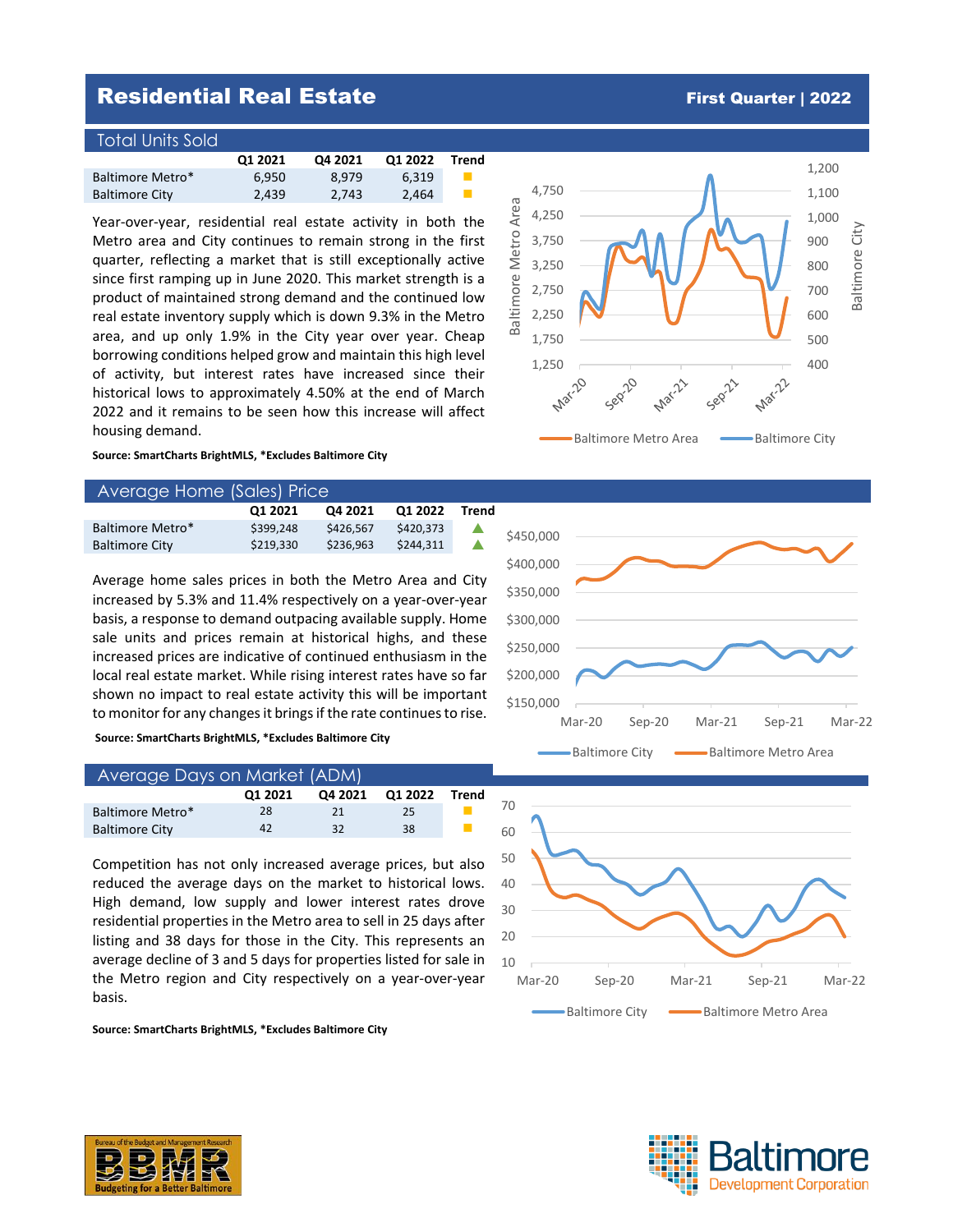## Commercial Real Estate First Quarter | 2022

The Baltimore City commercial real estate market exhibited strong demand and strength until the COVID-19 pandemic disrupted demand to all commercial sectors in March 2020. Health mandated government restrictions and extended teleworking hit the office sector hardest, and this sector continues to struggle. The industrial sector benefited from a shift to e-commerce as companies expanded warehouses to accommodate growing demand. The retail sector has seen minimal impact in the reported figures, but has experienced instability at the ground level. Pipeline projects in the City include the third phase of Canton Crossing called Collective at Canton, set on a 12-acre land area to include seven buildings comprised of mixed-use housing, retail, dog park and restaurants, the development of a \$5.5 billion development project at Port Covington, the redevelopment of the historic Fidelity & Deposit Building located at 210 N Charles St. into apartments, and two hotels, the Radisson Hotel Baltimore Downtown-Inner Harbor and the Holiday Inn Baltimore Inner Harbor, are planned for a hotelto-residential conversion. The Downtown Business District continues to experience the exit of larger corporations, with T Rowe Price moving to Harbor Point, Transamerica vacating 100 Light St. for Harbor Point, Gordon Feinblatt moving to 1001 Fleet Street and the closure of The Gallery Mall at the end of the year. While some companies have set dates for employees to return to the office, Laureate Education Inc. transitioned to remote work, leaving 103,333 sf at 650 Exeter St. available. CareFirst BlueCross BlueShield signed a 15-year renewal at 1501 S. Clinton St., but is phasing in a hybrid office model for employees.

| <b>Baltimore City Vacancy Rates</b> |         |         |         |       |    |  |
|-------------------------------------|---------|---------|---------|-------|----|--|
|                                     | Q1 2021 | Q4 2021 | Q1 2022 | Trend |    |  |
| Office (Downtown*)                  | 15.8%   | 18.6%   | 19.1%   |       |    |  |
| Industrial                          | 5.1%    | 5.0%    | 5.6%    |       | -1 |  |
| Retail (Downtown*)                  | 5.1%    | 4.7%    | 5.7%    |       | 1  |  |
|                                     |         |         |         |       |    |  |

Vacancy rates continued to increase for office spaces, representative of the uncertainty that remains about the economic environment especially in the Downtown Central Business District (CBD). The year over year increase in vacancy rates for these properties is the result of many companies continued teleworking arrangements, reductions in physical office footprints or relocations outside the CBD. Demand for City industrial and retail space remains stable, indicating continued strong demand in the industrial sector, and a surprising resiliency in the retail sector that experienced minimal to no COVID-19 impacts on vacancy rates.



### **Source: CoStar, \*Downtown Business District**

| Real Estate Market Net Absorption |            |          |           |       |  |  |
|-----------------------------------|------------|----------|-----------|-------|--|--|
|                                   | Q1 2021    | Q4 2021  | Q1 2022   | Trend |  |  |
| Office (Downtown*)                | (119.075)  | (22.961) | (120.051) |       |  |  |
| Industrial                        | (215, 646) | (20.508) | (345.343) |       |  |  |
| Retail (Downtown*)                | 16.312     | 975      | (40.349)  |       |  |  |

The office sector continues to face challenges in the current economic climate hitting a sixth quarter of negative net absorption. Industrial space saw absorption of industrial space paused in the first quarter and this prompted the appearance of negative net absorption. Retail continues to adapt to new consumer preferences, but activity in this sector remains strong. For office properties, the future remains uncertain as teleworking continues and companies reevaluate their physical presence and approaches to the office environment.

**Source: CoStar \*Downtown Business District**





**Development Corporation**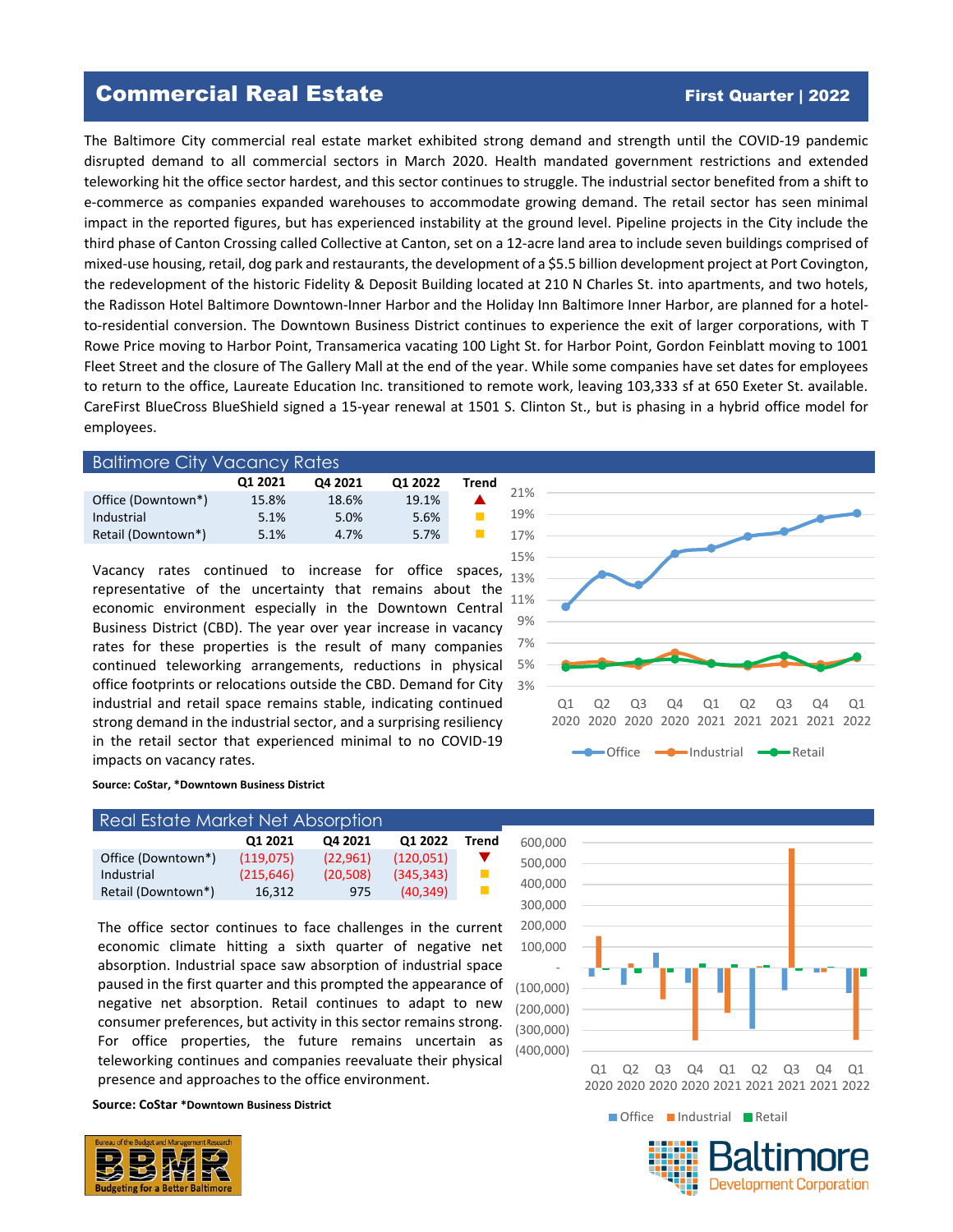## Tourism First Quarter | 2022

The City relies on the market expertise of Visit Baltimore and the Smith Travel Accommodations Report (STR), which tracks data on a variety of indicators for the Hotel Industry in the City. Data collected by STR does not include information for every hotel in Baltimore City, but reports on approximately 95.8% of the total inventory. The fluctuations in occupancy rate tend to vary due to seasonal behavior, summer months correlate with higher levels of spending and travel relative to winter months. Two years after the spread of COVID-19 led to the implementation of travel, social and economic restrictions in March 2020 that heavily affected the tourism and hotel industries, these industries are now showing considerable recovery. With restrictions continuing to be lifted on attendance policies and large gatherings, conventions, meetings, sporting, and other events have resumed in the City at full or mostly full capacity. Consequently, Average Daily Rates which have exceeded prepandemic rates while occupancy rates continue to recover, albeit more slowly.

|                | Hotel Room Inventory, Occupancy Rate and Average Daily Room Rate (ADR) |               |               |       |                                                  |  |  |
|----------------|------------------------------------------------------------------------|---------------|---------------|-------|--------------------------------------------------|--|--|
|                | <b>Mar-21</b>                                                          | <b>Dec-21</b> | <b>Mar-22</b> | Trend |                                                  |  |  |
| Room Inventory | 9.027                                                                  | 9.934         | 9.611         |       | <b>Hotel Room Inventory &amp; Occupancy Rate</b> |  |  |
| Occupancy Rate | 38.4%                                                                  | 40.4%         | 52.6%         |       | 11.000                                           |  |  |
| <b>ADR</b>     | \$98.71                                                                | \$123.75      | \$146.57      |       |                                                  |  |  |
|                |                                                                        |               |               |       | 10,500                                           |  |  |

ADR rates are up 8.3% while occupancy rates are up 4.0% from the first quarter of 2020, which included the first month of severe pandemic restrictions introduced in March 2020.

Year over year, occupancy rates in the City increased 29.9%, from an average of 34.1% last year to 44.3% this year and ADR increased 41.3%, from an average of \$95.51 last year to \$134.93 this year. Two hotels are continuing to be used to house homeless individuals, and one hotel will remain as a COVID-19 patient care center into the second quarter of 2022. The Convention Center resumed normal operations in September 30, 2021 and has approximately 14 events booked through the end of May 2022.

Leisure travel continues to lead the hotel industry recovery, and forecasters remain unsure when business transient and group travel will pick up more meaningfully but remain optimistic. Other predictions theorize that "bleisure," the trend of mixing business and leisure travel is what will drive the business transient recovery in 2022.

**Source: Smith Travel Accommodations Report (STR), CoStar**









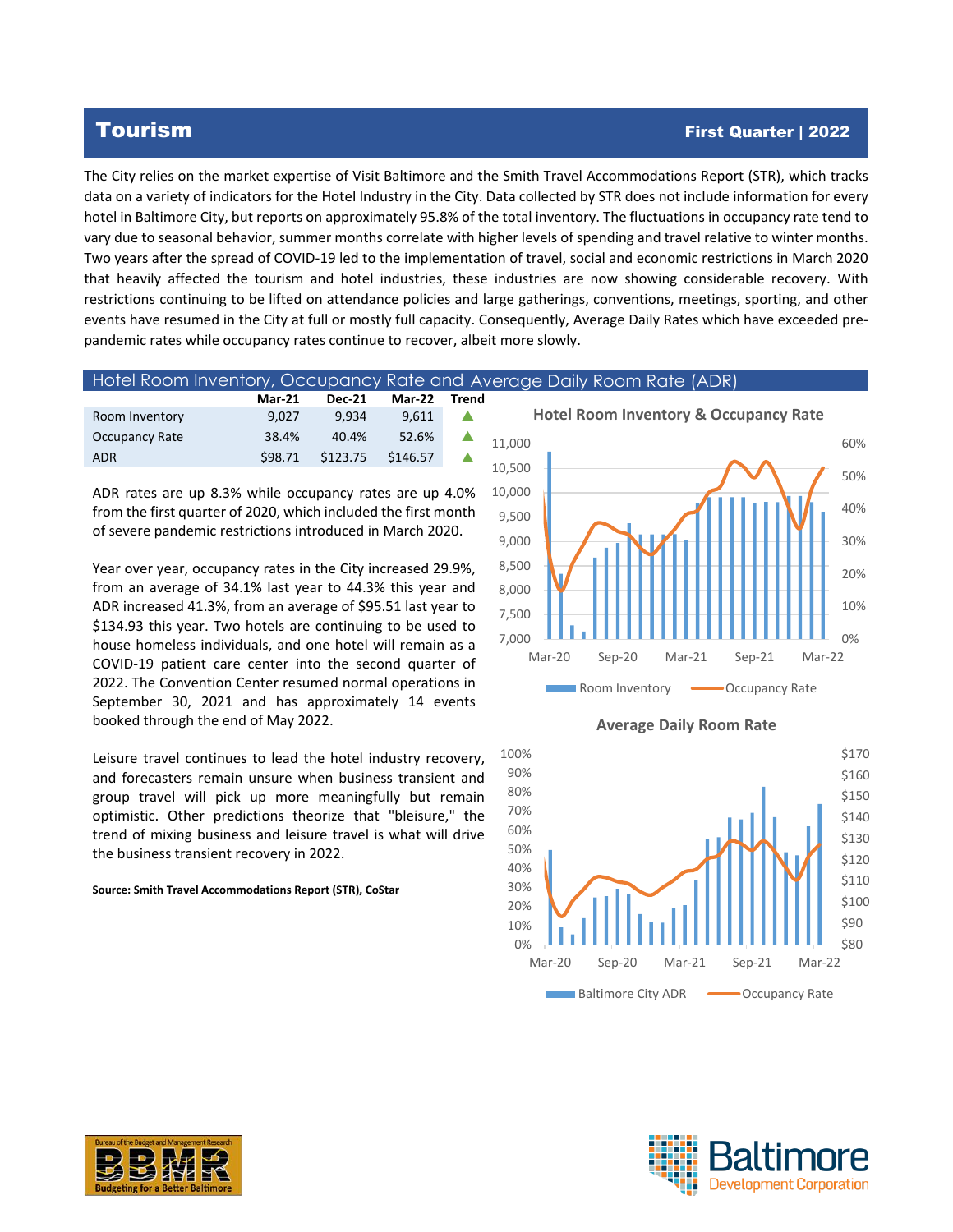## Sales Tax First Quarter | 2022

Sales Tax revenue is collected by and for the sole benefit of the State. Although Baltimore City does not collect or benefit from this revenue – with the exception of a small percentage that constitutes the City's Highway User Revenue, sales tax information can serve as an indicator of the overall economic environment. In the first quarter of 2021 spending activity in the State as a whole decreased year-over-year and from the prior quarter, primarily due to filing deadline extensions and not necessarily a reflection of actual economic activity. Changes to consumer behavior due to COVID-19 continue to be observable in the data. Generally, there is a one to two-month delay between Sales Tax activity and reporting on revenue. *(Note: The Maryland State Comptroller's Office, entity responsible for collecting and reporting Sale and Use Tax (SUT) information, has indicated operational issues impeding the production of SUT data since the second quarter of 2021.)*

| Sales Tax Revenue (Millions) |           |           |           |       |
|------------------------------|-----------|-----------|-----------|-------|
|                              | Q2 2020   | Q1 2021   | Q2 2021   | Trend |
| Maryland*                    | \$1.166.9 | \$1,252.9 | \$1,015.6 | ▲     |
| <b>Baltimore City</b>        | \$82.5    | \$72.3    | \$55.6    | ▲     |
| City: State Ratio            | 6.6%      | 5.5%      | 5.2%      | v     |
|                              |           |           |           |       |

Sales Tax revenue generated in the City during the second quarter was up 17.4% while the State (less City) was up 25.1% from the prior year. There was a 0.3% decrease in the City:State Ratio from the prior year, as activity continued to shift from Baltimore City to other parts of the State and online. The increase in the Sales Tax revenue experienced during the second quarter is not a direct representation of economic activity. Many companies took advantage of the sales tax return filing extension deadlines offered by the State, skewing the reported sales tax figures in previous months lower and inflating the figures in the current quarter as returns were filed.

With the exception of Utilities & Transportation in the City and Hardware, Machinery & Equipment in the City and State, all other industries across the City and the State reported yearover-year increases in the second quarter resulting from delayed filings due to the State's filing deadline extension and residual impacts of changing consumer habits from the COVID-19 pandemic. The largest increase year-over-year came from the Apparel group indicating a shift in consumer shopping habits, and Food & Beverage, Furniture & Appliances and General Merchandise were also up. These increases are a result of the reopening of sectors of the economy that were previously closed or limited in operations including restaurants, retail establishments and entertainment venues.

The modifications in spending habits during the pandemic, including moving to online shopping, may lead to long-term changes in consumer buying preferences, including permanent increases in online methods of shopping.

**Source: Maryland State Comptroller's Office, \*Excludes Baltimore City**

4.6% 4.7% 4.8% 4.9% 5.0% 5.1% 5.2% 5.3% 5.4% 5.5% \$- \$200 \$400 \$600 \$800 \$1,000 \$1,200 \$1,400 Q2 2020 Q4 2020 Q2 2021 Millions

**Sales Tax Revenue Year-to-Date**





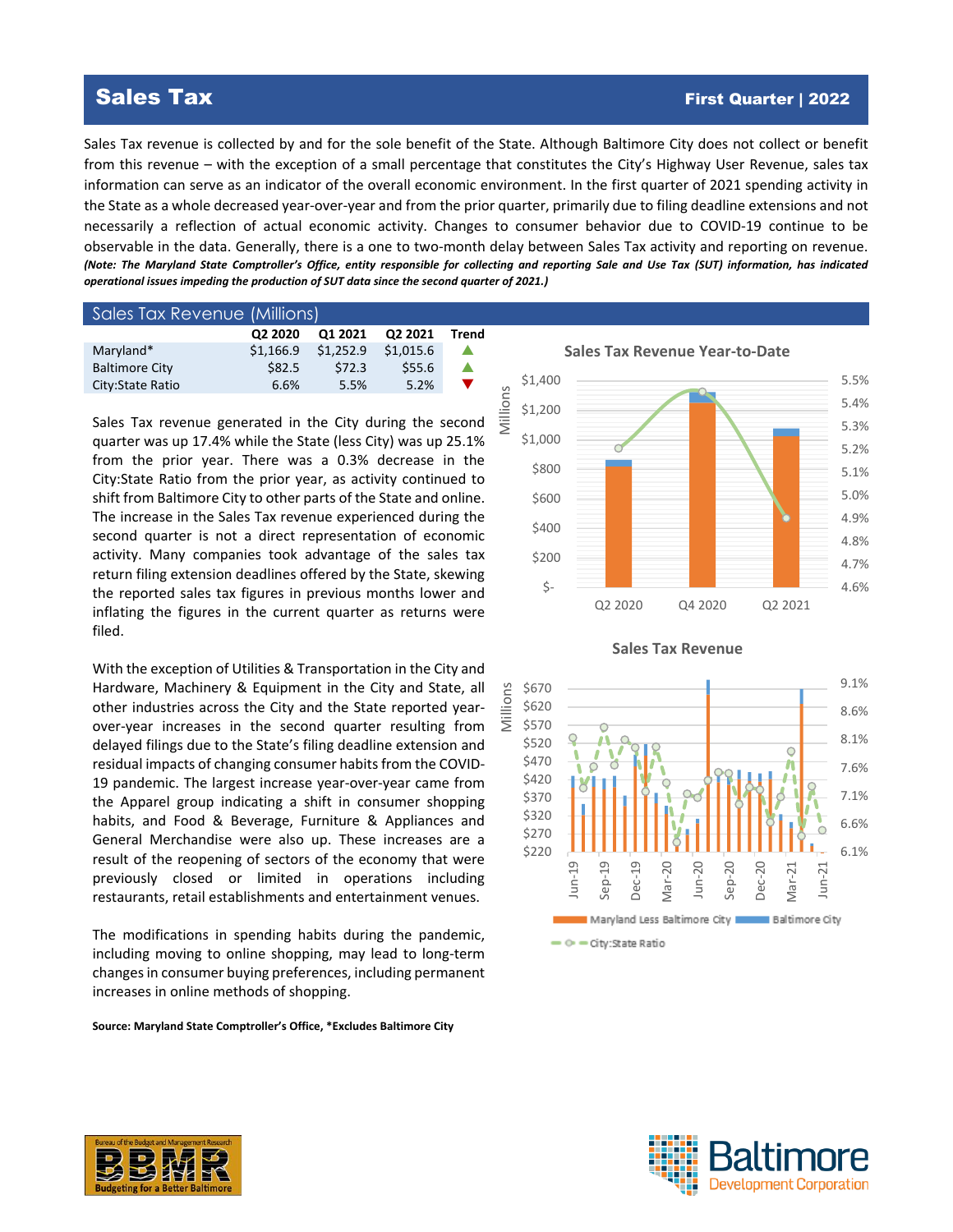## **National Indicators First Quarter | 2022**

### Consumer Price Index (CPI)

'

|                            | <b>Mar-21</b> | <b>Dec-21</b> | <b>Mar-22</b> | Trend |
|----------------------------|---------------|---------------|---------------|-------|
| <b>United States</b>       | 264.9         | 278.8         | 287.5         |       |
| Baltimore-Columbia-Towson* | 264.2         | 282.5         | 286.2         |       |

The CPI for urban consumers in both the United States and the Baltimore-Columbia-Towson Region showed year-over-year growth increasing 8.5% and 8.3% respectively. Since March 2020, the national index has increased 11.4% while the regional index has increased 10.5%. The cost of living for urban consumers, both nationally and regionally, has increased rapidly this year due to record-low interest rates, continuing supply chain disruptions and shortages, the Russia-Ukraine conflict and the residual impacts from measures that were in place to protect against COVID-19. It remains to be seen how these same factors will affect CPI moving forward.

**\*Regional data released bi-monthly; values shown represent averages of months before and after the listed month Source: Bureau of Labor Statistics**

| Gross Domestic Product (GDP) |          |          |          |       |         |  |
|------------------------------|----------|----------|----------|-------|---------|--|
|                              | 01 2021  | O4 2021  | O1 2022  | Trend |         |  |
| <b>United States</b>         | \$22.049 | \$24.003 | \$24,383 |       | $\circ$ |  |
| Maryland                     | \$442.9  | \$452.0  | N/A      |       | S       |  |
|                              |          |          |          |       | ≘<br>മ  |  |

National GDP is up 10.6% year-over-year, and up 1.6% from the prior quarter. This indicates both the impact COVID-19 had on the economy, and the economic recovery that continues to take place. National GDP was experiencing the longest growth phase in history before COVID-19 and has resumed this growth reaching a new peak in the first quarter of 2022. Inflationary risks and supply chain disruptions and shortages may lead to slower growth in the future. State GDP data continues to trend similar to the national index, but with more volatility, and is not expected to depart from this trend in the short-term.

### **Source: Bureau of Economic Analysis**

| Consumer Confidence  |               |        |              |  |  |  |  |
|----------------------|---------------|--------|--------------|--|--|--|--|
|                      | <b>Mar-21</b> | Dec-21 | Mar-22 Trend |  |  |  |  |
| <b>United States</b> | 99.5          | 977    | 96.6         |  |  |  |  |

Consumer Confidence has been volatile over the past 36 months, first peaking at 101.7 in May 2019 and subsequently reaching a new low of 96.6 this quarter in March 2022. Data indicates a steady decrease in consumer confidence since 2019 which was further exacerbated by the onset of COVID-19 and continues to remain unstable. Along with COVID-19, other factors like the global and national political climate, inflationary risks and the Russia-Ukraine conflict may be contributing to the volatility as well.

**Source: Organization for Economic Co-operation and Development (OECD)**



**Development Corporation** 



Baltimore-Columbia-Towson, MD



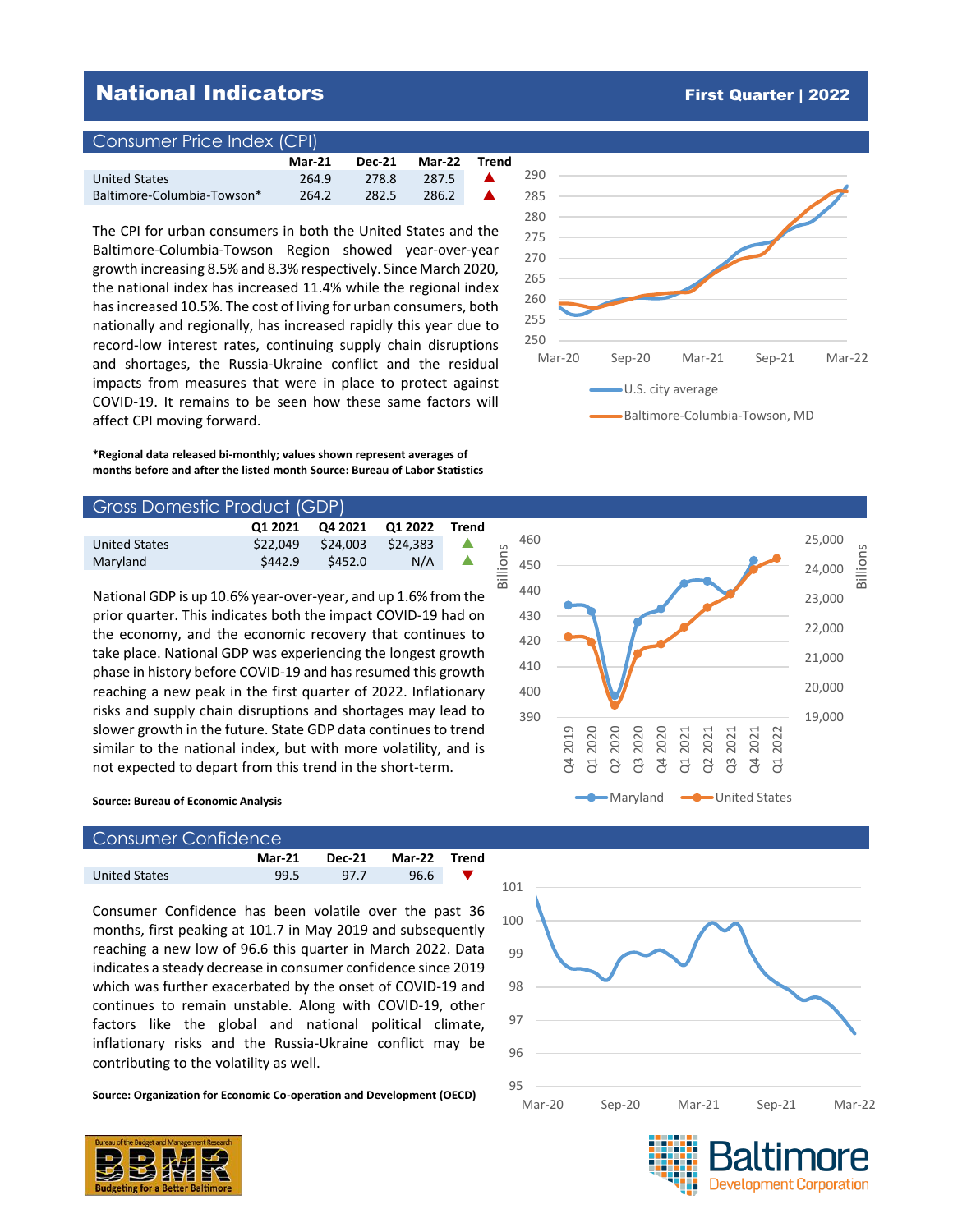## **National Indicators Continued First Quarter | 2022**

| <sub>'</sub> Federal Funds Rate' |               |               |               |       |
|----------------------------------|---------------|---------------|---------------|-------|
|                                  | <b>Mar-21</b> | <b>Dec-21</b> | <b>Mar-22</b> | Trend |
| Interest Rate                    | $0.07\%$      | 0.08%         | $0.20\%$      |       |

Set by the Federal Open Market Operations Committee (FOMC), this rate is an instrument of monetary policy used to control both economic growth and a target inflation rate of 2%. To help stabilize the economy after the Great Recession, this rate was brought to zero. As the economy began to recover, the FOMC started to raise this rate until its first cut in July 2019, when the rate was adjusted down to support the economy and boost inflation. The cuts in March and April 2020 were the result of the COVID-19 pandemic and the FOMC acting to bolster the economy; mirroring the actions taken during the Great Recession. The rate was being maintained at the lower levels until March 2022 when the Federal Reserve acted against rising inflation and raised this to .20% with future increases imminent.

**Source: Federal Reserve**





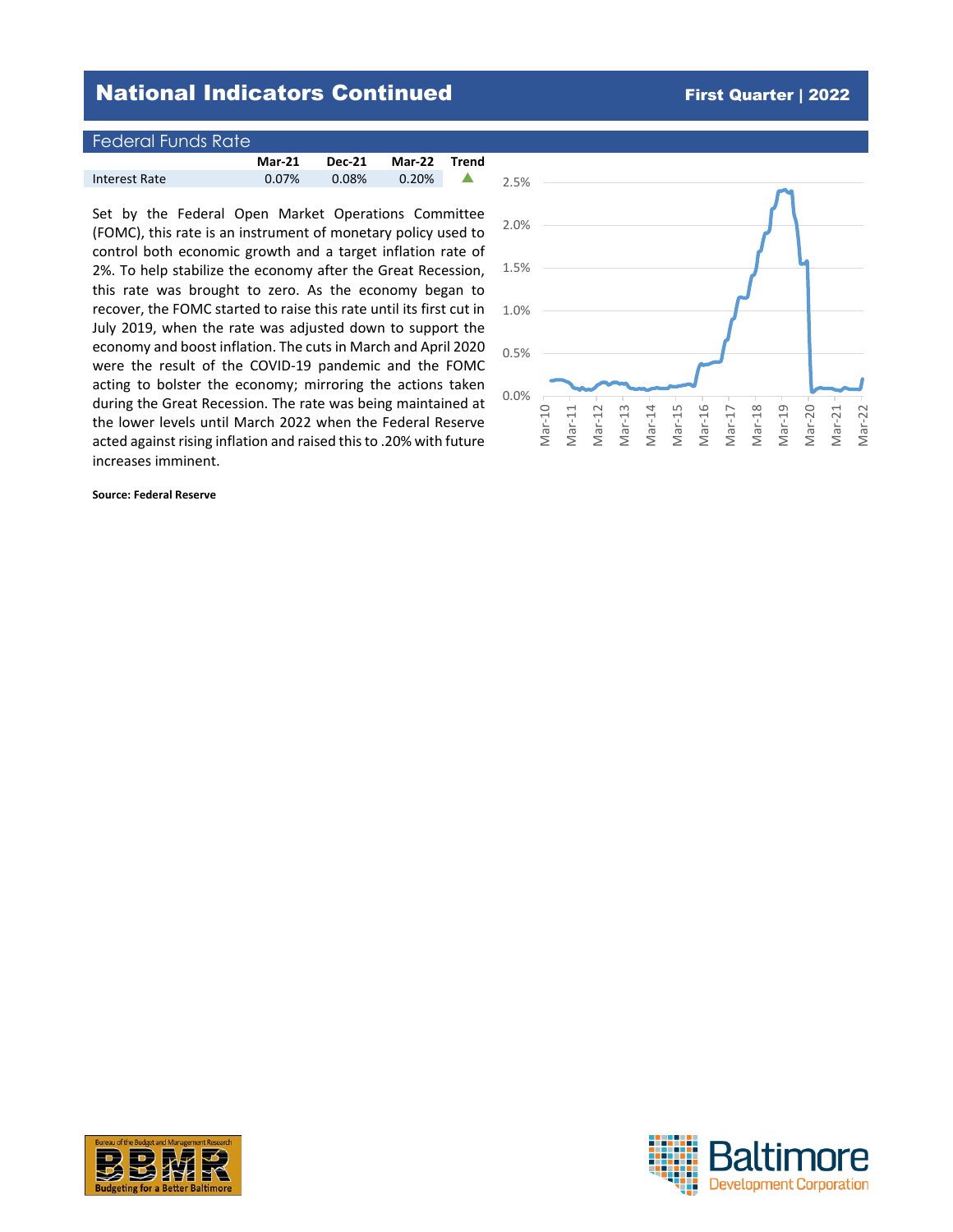### *Trend Methodology*

Green Arrow ( $\blacktriangle$   $\blacktriangledown$ ) – Indicates a positive trend vs the prior periods against which an indicator is being compared. For instance, when an indicator for the comparison period has improved vs both the prior quarter and year-over-year, a green arrow is assigned.

**Yellow Square (■)** – Indicates no distinguishable trend vs the prior periods against which an indicator is being compared. For instance, when an indicator for the comparison period has improved vs either the prior quarter or year-over-year, a yellow square is assigned.

**Red Arrow (<b>▼**A) – Indicates a negative trend vs the prior periods against which an indicator is being compared. For instance, when an indicator for the comparison period has deteriorated vs both the prior quarter and year-over-year, a red triangle is assigned.

### *Employment Indicators*

**Unemployment Rate** – The unemployment rate is calculated by taking the total number of unemployed workers (who are willing and able to work) divided by the total number of people in the labor force. The unemployment rate is affected by both changes in employment as well as people entering or leaving the labor force.

**Resident Employment –** Represents total employment by specifically City residents.

**Total Employment** – Total employment represents the total number of jobs that are available and have been filled by both City residents and workers who live outside of the City.

**Labor Force** – The labor force is the sum of all employed and unemployed people. The labor force includes anyone over the age of 16 that is either employed or actively looking for a job.

### *Real Estate*

**Total Units Sold** – Total number of housing sales that have been completed for the selected time period.

**Average Home (Sales) Price** – Calculated by taking the total Sold Dollar Volume (sum of all sales) divided by the number of units sold.

**Average Days on Market** – Days on market is defined as the total number of days the listing is on the active market before either an offer is accepted or the agreement between real estate broker and seller ends. Average days on market represents the average for all of the units in the selected region.

**Commercial Vacancy Rates** – A measurement expressed as a percentage of the total amount of physically vacant space divided by the total amount of existing inventory. Under construction space is generally not included in vacancy calculations.

**Net Absorption** – The net change in occupied space over a given period of time. Includes direct and sublease space.

### *Tourism Indicators*

**Hotel Occupancy Rate** – Total number of rooms sold divided by the number of rooms available, multiplied by 100. Occupancy is always expressed as a percentage of rooms occupied.

**Average Daily Room Rate** – The Average Daily Room Rate is calculated by taking the total room revenue divided by the number of rooms sold, displayed as the average rental rate for a single room.

**Hotel Room Inventory** – The total number of rooms that exist across all hotels in the area.

### *National Indicators*

**Consumer Price Index** – The Consumer Price Index (CPI) is a measure that examines the weighted average of prices of a basket of consumer goods and services, such as transportation, food and medical care. It is calculated by taking price changes for each item in the predetermined basket of goods and averaging them. Changes in the CPI are used to assess price changes associated with the cost of living; the CPI is one of the most frequently used statistics for identifying periods of inflation or deflation. (Source: Investopedia)

**Gross Domestic Product** – Gross domestic product (GDP) is the monetary value of all the finished goods and services produced within a country's borders in a specific time period. Though GDP is usually calculated on an annual basis, the United States releases an annualized